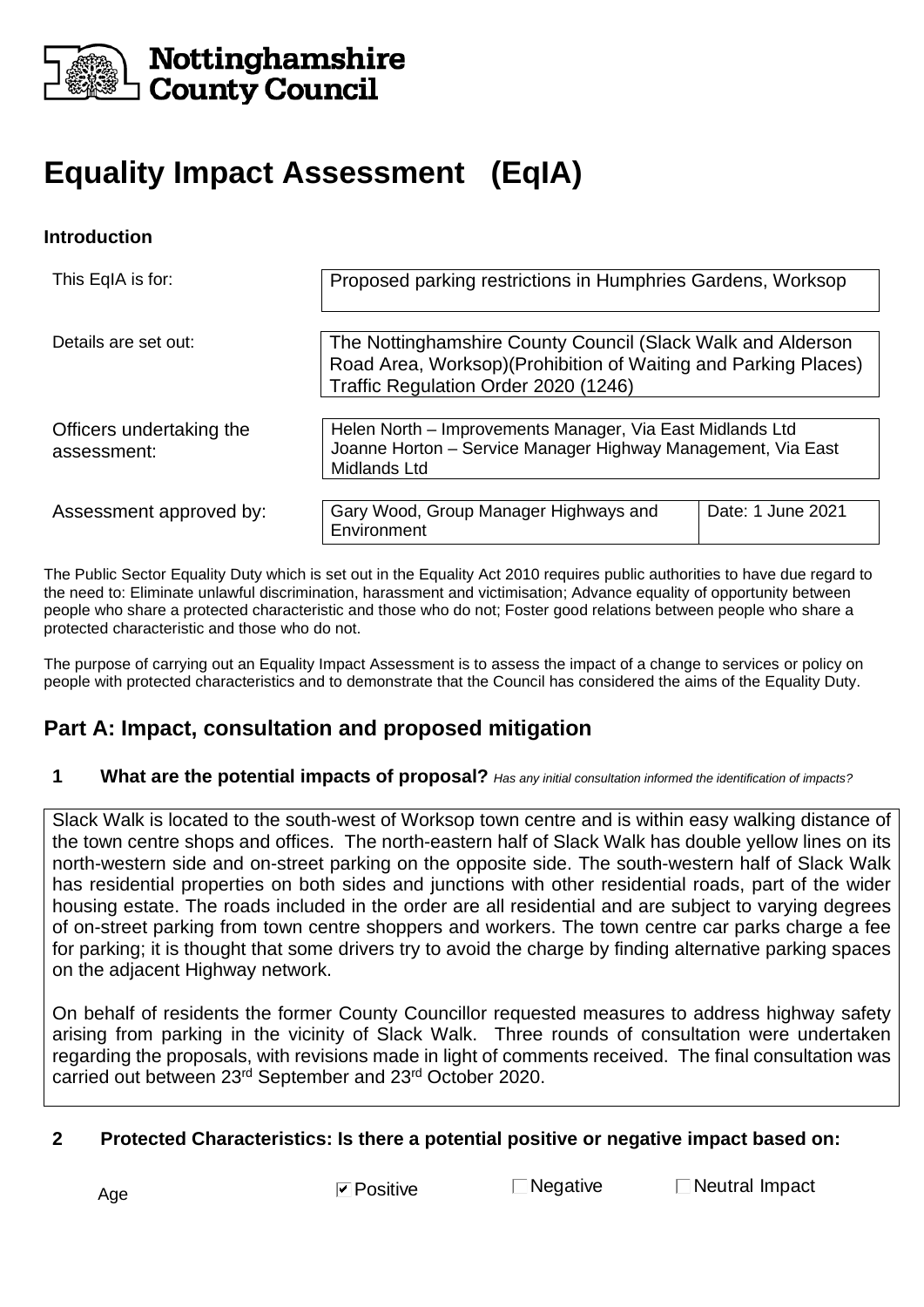| <b>Disability</b>                                        | <b>⊽</b> Positive | $\Box$ Negative | $\Box$ Neutral Impact                   |
|----------------------------------------------------------|-------------------|-----------------|-----------------------------------------|
| Gender reassignment                                      | $\Box$ Positive   | $\Box$ Negative | <b><math>\Box</math></b> Neutral Impact |
| Pregnancy & maternity                                    | <b>⊡</b> Positive | $\Box$ Negative | $\Box$ Neutral Impact                   |
| Race<br>including origin, colour or nationality          | $\Box$ Positive   | $\Box$ Negative | <b><math>\Box</math></b> Neutral Impact |
| Religion                                                 | $\Box$ Positive   | $\Box$ Negative | <b><math>\Box</math></b> Neutral Impact |
| Gender                                                   | $\Box$ Positive   | $\Box$ Negative | <b>⊡</b> Neutral Impact                 |
| Sexual orientation<br>including gay, lesbian or bisexual | $\Box$ Positive   | Negative        | <b><math>\Box</math></b> Neutral Impact |

#### **3 Where there are potential negative impacts for protected characteristics these should be detailed including consideration of the equality duty, proposals for how they could be mitigated (where possible) and meaningfully consulted on:**

| How do the potential impacts affect<br>people with protected characteristics<br>What is the scale of the impact? | How might negative impact be<br>mitigated or explain why it is not<br>possible | How will we consult |
|------------------------------------------------------------------------------------------------------------------|--------------------------------------------------------------------------------|---------------------|
| No negative impact.                                                                                              |                                                                                |                     |

## **Part B: Feedback and further mitigation**

#### **4 Summary of consultation feedback and further amendments to proposal / mitigation**

Ten responses were received to the revised consultation, three of which made requests or expressed support for the proposals. In response to requests received, it is proposed to amend the advertised proposals to shorten the double yellow lines outside 22 Slack Walk and outside 8 Hartland Road, as detailed on drawing H/JAB/3334/01/B. The remaining seven responses are considered to be outstanding objections to the scheme.

Within those objections, two respondents raised concerns about health and wellbeing issues relating to their disability. One respondent cited their need for family member to visit to assist in caring for their disabled child. Another respondent requested that all parking restrictions be removed from outside their property to allow them to park a second car there at all times.

The proposals for Humphries Gardens incorporate a mixture of unrestricted kerb space, which can be used for parking and also limited waiting parking bays. The unrestricted section of highway is not directly outside any residential property and will provide a longer stay, on-street, parking facility for residents, visitors and other users. The retention of sections of unrestricted parking on Humphries Gardens and Slack Walk will reduce the potential for long-stay parking to migrate further into the wider residential area. On the opposite side of the road double yellow lines (no waiting at any time) will ensure that vehicular access into Humphries Gardens is unobstructed at all times; a concern raised previously in the consultation process. Two limited waiting parking bays are proposed for Humphries Gardens, the first is located between numbers 2/4 and the turning head and can accommodate up to three cars. The second is located between the turning head and the end of the road and can accommodate two cars. The bays are intended to accommodate parking demand from visitors to Humphries Gardens, the restricted time period will increase turnover of the spaces and therefore